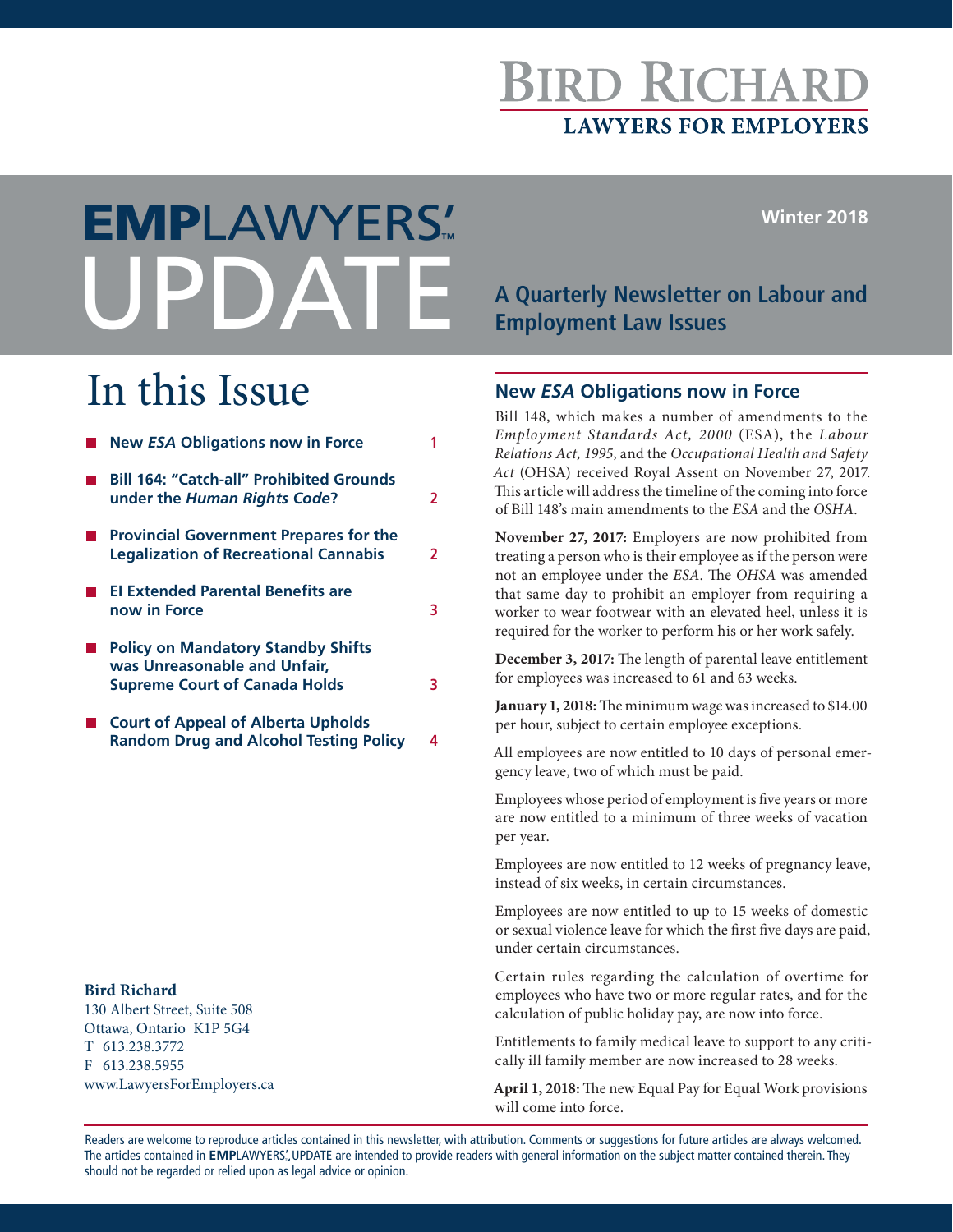#### **www.LawyersForEmployers.ca**

### **BIRD RICHARD LAWYERS FOR EMPLOYERS**

**January 1, 2019:** The minimum wage will be increased to \$15.00, subject to certain exempted employees, and will be subject to an annual inflation adjustment on October 1<sup>st</sup> of every year, starting in 2019.

Certain requirements to provide employees a minimum of three hours' pay for shifts that are under three hours, as minimum pay for being on call, and in the event of cancellation of a shift with insufficient notice, come into force.

Employees will be permitted to refuse requests or demands to work on a day that they were not scheduled to work with insufficient notice.

Employees will be permitted to request changes to their schedule or work location and employers who receive these requests will be required to discuss them with the employee, and either grant them or provide reasons for a denial.

*Bill 148 will implement a number of new requirements gradually throughout the year which will apply most provinciallyregulated workplaces. Employers may wish to review their policies closely to ensure compliance with these new obligations.*

#### **Bill 164: "Catch-all" Prohibited Grounds under the** *Human Rights Code***?**

Bill 164, *An Act to amend the Human Rights Code with respect to immigration status, genetic characteristics, police records and social conditions*, was at its second reading on October 26, 2017. The Bill amends Ontario's *Human Rights Code* (Code) to add new prohibited grounds of discrimination: immigration status, genetic characteristics, police records and social condition.

The Bill defines these new grounds as follows:

- • "immigration status" means the status according to Canadian immigration law;
- • "police records" includes charges and convictions, with or without a record suspension, and any police records, including records of a person's contact with police;
- "social condition" means social or economic disadvantage resulting from, employment status, source or level of income, housing status, including homelessness, level of education, or any other circumstance similar to those aforementioned;
- • "genetic characteristics" includes the right to equal treatment without discrimination because a person refuses to undergo a genetic test or refuses to disclose, or authorize the disclosure of, the results of a genetic test.

The Bill would further amend the provisions with respect to harassment and discrimination in employment to add these new prohibited grounds.

*For provincially regulated employers, the broad definitions of "police records" and "social condition" contained in Bill 164's amendments to the Code appear to create catch-all grounds for individuals. These new grounds could thus likely augment the number of workplace complaints, and applications to the Human Rights Tribunal. The Bill is slated to come into force on the day it receives Royal Assent. Bird Richard will keep you apprised of the developments of this Bill.* 

#### **Provincial Government Prepares for the Legalization of Recreational Cannabis**

The provincial government of Ontario has introduced Bill 174 in preparation for the coming into force of the *Cannabis Act* (or Bill C-45). As previously reported, if it is approved by Parliament, Bill C-45 could become law with a target date of no later than July 2018, legalizing recreational cannabis across Canada.

Bill 174 was at its second reading on November 23, 2017, and enacts the *Cannabis Act, 2017*, the *Ontario Cannabis Retail Corporation Act*, *2017* and the *Smoke-free Ontario Act, 2017*.

The *Smoke-Free Ontario Act, 2017* will restrict the places where cannabis may be consumed. Specifically, no person will be permitted smoke or hold lighted medical cannabis, or consume a prescribed product or substance, in:

- an enclosed public place;
- an enclosed workplace
- a school;
- a building or the grounds surrounding the building of a private school, or the grounds annexed to a private school;
- any indoor common area in a condominium, apartment building or university or college residence, including, without being limited to, elevators, hallways, parking garages, party or entertainment rooms, laundry facilities, lobbies and exercise areas;
- a child care centre;
- a place where home child care is provided, whether or not children are present;
- a place where an early years program or service is provided;
- the reserved seating area of a sports arena or entertainment venue.

"Enclosed workplace" is defined in Bill 174 as the inside of any place, building or structure or vehicle or conveyance, or a part of any of them, that is covered by a roof, that employees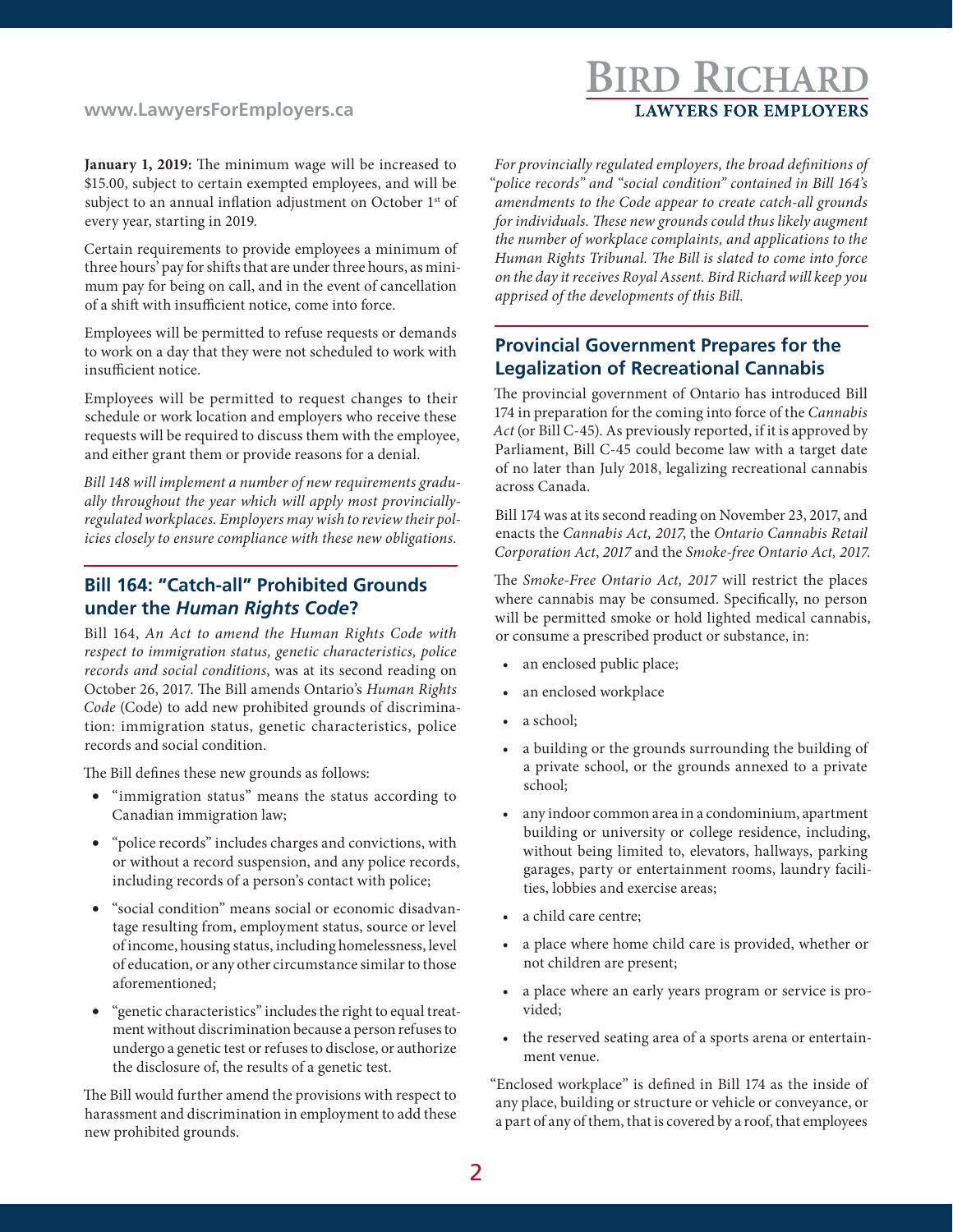#### **www.LawyersForEmployers.ca**

work in or frequent during the course of their employment whether or not they are acting in the course of their employment at the time, and that is not primarily a private dwelling.

These restrictions are subject to certain exemptions, such as controlled use areas in long-term care homes, and designated hotel rooms.

The *Smoke-Free Ontario Act, 2017* will place obligations on employers and proprietors with respect to the places where the prohibitions apply such as:

- ensuring compliance with the prohibitions on consumption noted above;
- providing notice regarding the prohibitions to consumption to each employee in the enclosed workplace or other place or area;
- post any prescribed signs respecting these prohibitions throughout the enclosed workplace, place, or area, including washrooms;
- ensure that no ashtrays or similar equipment remain in the enclosed workplace, place, or area, other than a vehicle in which the manufacturer has installed an ashtray;
- ensure that a person who refuses to comply the restrictions on consumption does not remain in the enclosed workplace, place, or area.

Bill 174 prohibits reprisals against employees for acting in accordance with, or seeking enforcement of their rights under the *Smoke-Free Ontario Act, 2017*.

Bill 174 further provides that an inspector may, without a warrant or notice, and at any time, enter and inspect any of the places where prohibition on consumption apply, the establishments of the manufacturers, wholesalers, distributors and retailers, and any place where the inspector has reasonable grounds to believe that an activity regulated or prohibited under the *Smoke-Free Ontario Act, 2017* is taking place.

If the inspector finds that an employer is not complying with its obligations under the provisions of the *Smoke-Free Ontario Act, 2017*, it may direct the employer or a person whom the inspector believes to be in charge of the enclosed workplace, place, or area to comply with the provision and may require the direction to be carried out forthwith, or within such period of time as the inspector determines.

*The Bill in its current form essentially mirrors existing employer obligations regarding tobacco products and extends these obligations to cannabis products. Bird Richard will keep you apprised of the coming into force of this Bill.*

#### **EI Extended Parental Benefits are now in Force**

Changes to the Employment Insurance (EI) parental benefits regime and related leaves under the *Employment Insurance Act* and *Canada Labour Code* came into force on December 3, 2017. As previously reported, this new regime, enacted under Bill C-44, will to allow parents to choose between:

- an extended period of EI parental benefits of up to 18 months at a lower benefit rate of 33 per cent of average weekly earnings; or
- • to remain at the existing benefit rate of 55 per cent of average weekly earnings over a period of up to 12 months.

In other words, employees will be able to opt for a prolonged parental leave, will receive the same amount of EI benefits in total, but spread out in smaller payments over the longer period.

The new amendments also include a benefit for family members to care for a critically ill adult, and allow for benefits to care for a critically ill child to be payable to family members.

*Before making any revisions to your workplace policies, we recommend consulting a labour and employment lawyer.* 

#### **Policy on Mandatory Standby Shifts was Unreasonable and Unfair, Supreme Court of Canada Holds**

In *Association of Justice Counsel v. Canada (Attorney General),* the Supreme Court of Canada considered the scope of the "management rights" clause contained in a Collective Agreement between the Government of Canada and the Association of Justice Counsel (AJC) and struck down a mandatory requirement for government lawyers to be available for standby shifts for urgent immigration applications that might occur outside of regular working hours.

In unionized workplaces, labour arbitrators recognize management's residual right to control the workplace and unilaterally impose workplace policies that do not conflict with the terms of the collective agreement. Management rights must be exercised reasonably and consistently with the collective agreement. In this case, the Collective Agreement, provided that the management rights clause had to be exercised "… *reasonably, fairly and in good faith.*"

At issue was a workplace policy that imposed mandatory after-hours standby shifts for the lawyers who worked in the Immigration Law Directorate in the Quebec Regional Office of the Department of Justice. The Government claimed that